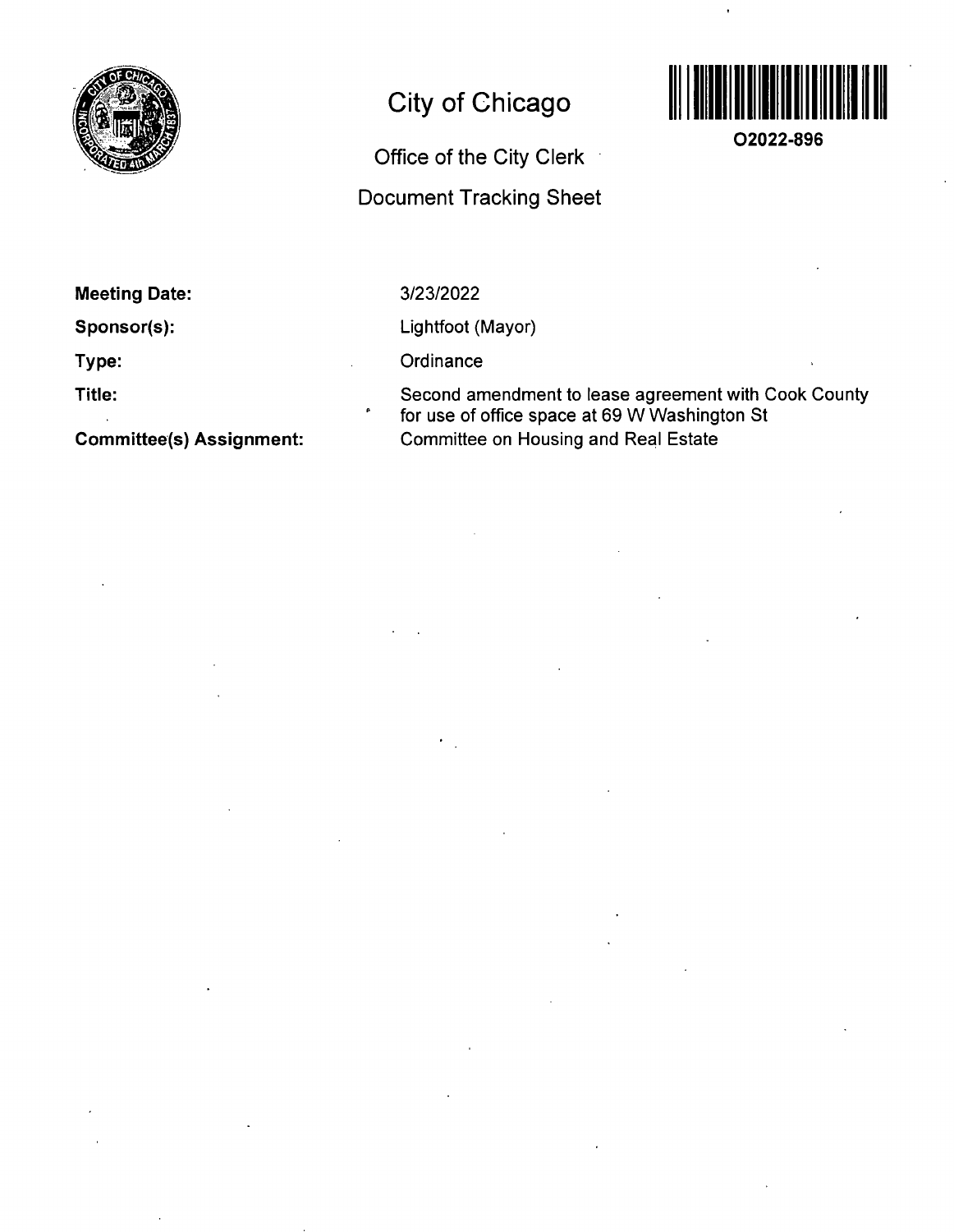

#### **OFFICE OF THE MAYOR**

#### CITY OF CHICAGO

LORI E. LIGHTFOOT MAYOR

March 23, 2022

# TO THE HONORABLE, THE CITY COUNCIL OF THE CITY OF CHICAGO

Ladies and Gentlemen:

At the request of the Commissioner of Assets, Information and Services, I transmit herewith ordinances authorizing the execution of City as a tenant office space lease agreements.

Your favorable consideration of these ordinances will be appreciated.

Very truly yours Timfoo

 $\mathbf{I}$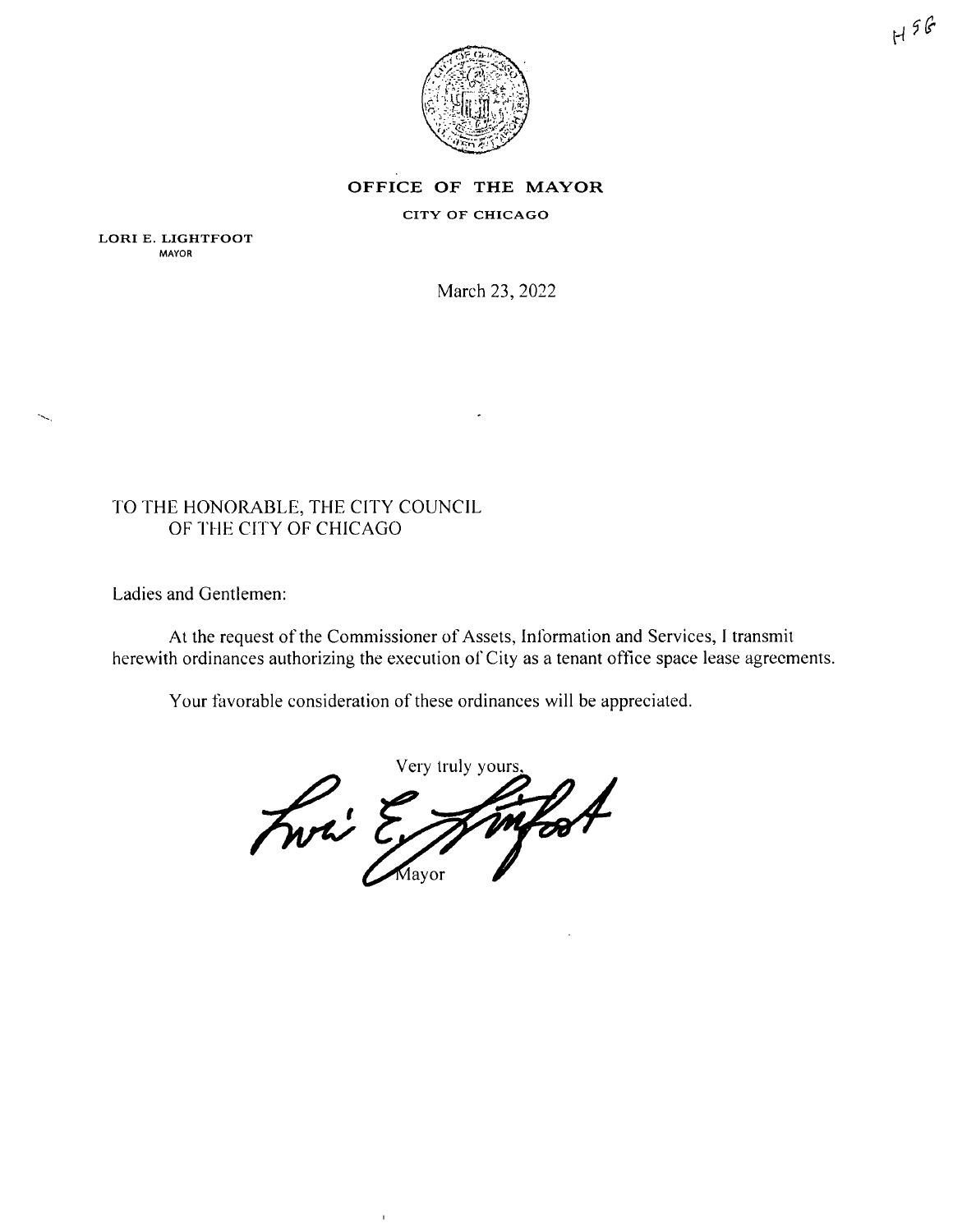

 $\mathcal{L}(\mathcal{L})$  .

 $\label{eq:2.1} \mathcal{L}(\mathcal{A})=\mathcal{L}(\mathcal{A})\otimes\mathcal{L}(\mathcal{A})\otimes\mathcal{L}(\mathcal{A})$ 

 $\mathcal{L}^{\mathcal{L}}(\mathcal{L}^{\mathcal{L}})$  and  $\mathcal{L}^{\mathcal{L}}(\mathcal{L}^{\mathcal{L}})$  . In the case of  $\mathcal{L}^{\mathcal{L}}$ 

 $\mathcal{L}^{\text{max}}_{\text{max}}$  and  $\mathcal{L}^{\text{max}}_{\text{max}}$ 

 $\label{eq:2.1} \mathcal{L}_{\mathcal{A}}(\mathcal{A}) = \mathcal{L}_{\mathcal{A}}(\mathcal{A}) = \mathcal{L}_{\mathcal{A}}(\mathcal{A})$ 

 $\mathcal{L}(\mathcal{L})$  and  $\mathcal{L}(\mathcal{L})$  and  $\mathcal{L}(\mathcal{L})$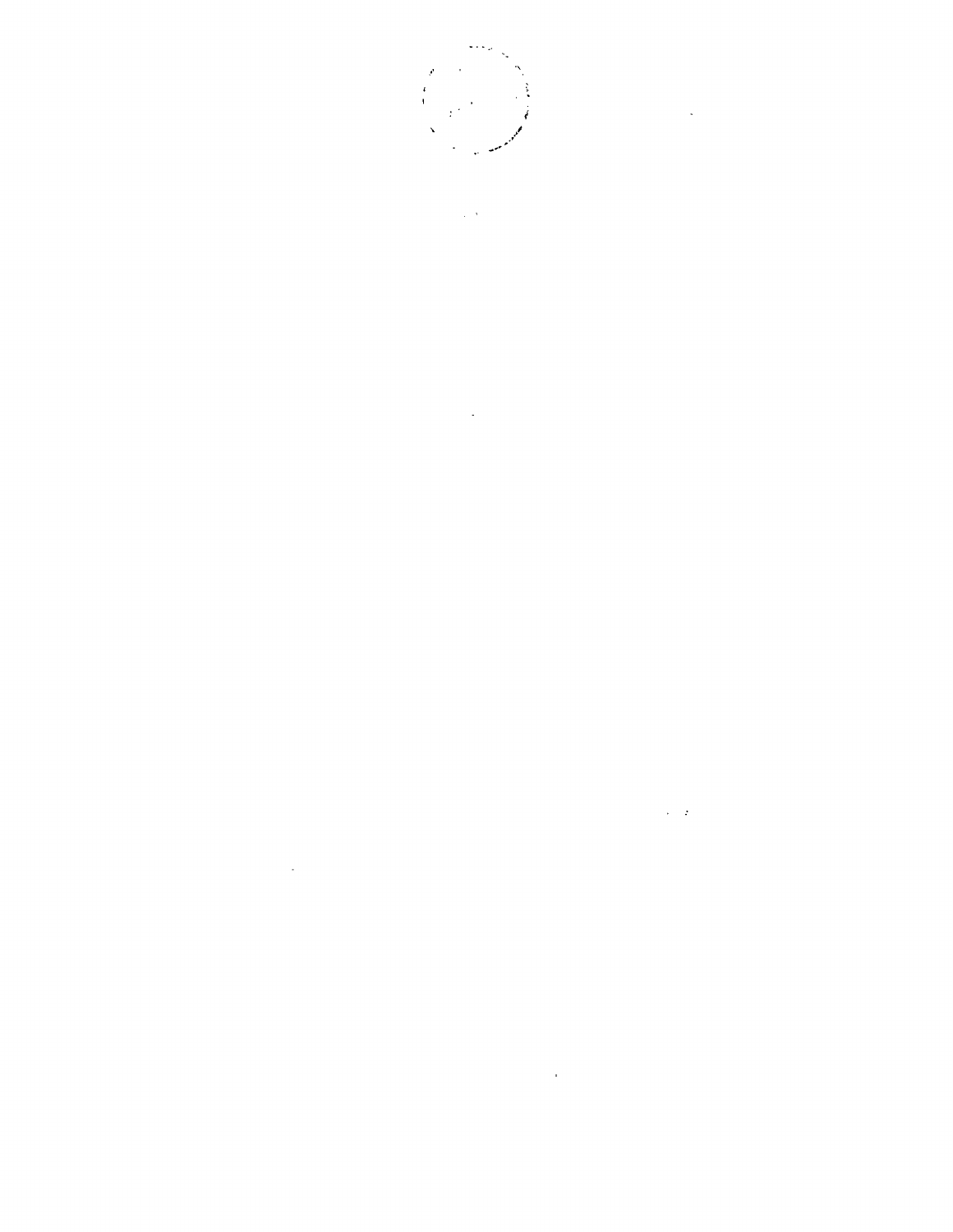## **ORDINANCE**

#### **BE IT ORDAINED BY THE CITY COUNCIL OF THE CITY OF CHICAGO:**

**SECTION 1:** On behalf of the City of Chicago as Tenant, the Commissioner of the Department of Assets, information & Services is authorized to execute a Lease Amendment with the County of Cook, as Landlord, for use of approximately 855 square feet of office space located at 69 West Washington Street, Suite 1420, by the Office of Inspector General; such Lease to be approved by the Inspector General, and approved as to form and legality by the Corporation Counsel, in substantially the following form: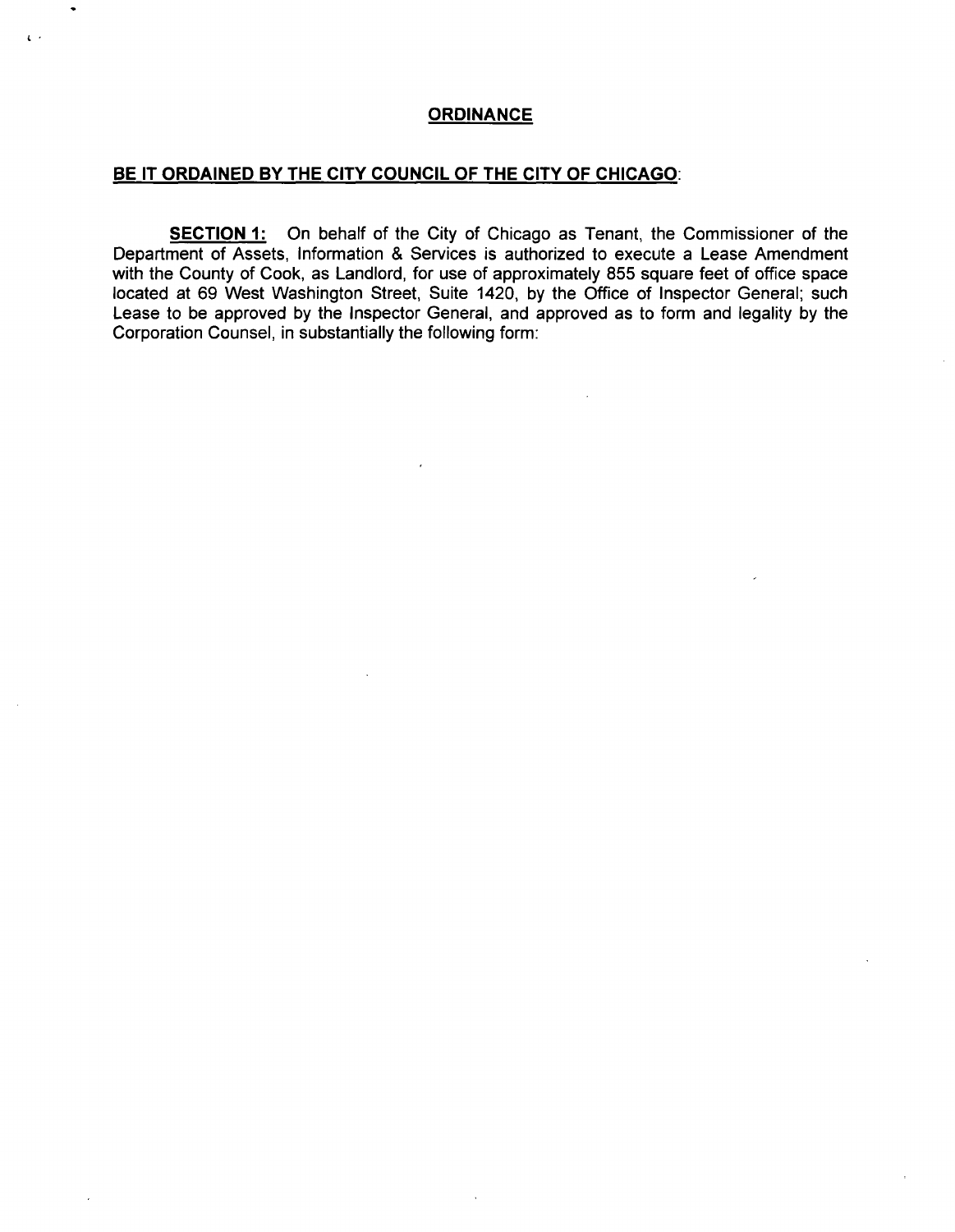#### **SECOND AMENDMENT TO OFFICE LEASE**

THIS SECOND AMENDMENT TO OFFICE LEASE (this "Second Amendment") is made and entered into by and between the COUNTY OF COOK, a body corporate and politic of the State of Illinois, as landlord (the "Landlord"), and the CITY OF CHICAGO, an Illinois municipal corporation, as tenant (the "Tenant").

#### **WITNESSETH:**

WHEREAS, Landlord and Tenant entered into that certain lease dated March 1, 2012, and amended by a First Amendment dated as of March I, 2017 (the lease and the First Amendment being referred to collectively as the "Lease"), for Suite 1420 in the building known as the George W. Dunne Cook County Office Building and located at 69 W. Washington Street, Chicago, Illinois (the "Building"), all as more particularly described in the Lease; and

WHEREAS, Landlord and Tenant desire to make certain changes to the Lease for the purpose of extending the term and for other purposes as provided herein.

NOW, THEREFORE, in consideration of the mutual covenants contained in the Lease and this Second Amendment, and other good and valuable consideration, the receipt and sufficiency of which are hereby acknowledged. Landlord and Tenant hereby further amend the Lease as follows:

- 1) **Definitions.** Unless the context otherwise requires, any capitalized term used and not otherwise defined herein shall have the meaning set forth in the Lease.
- 2) Integration of Second Amendment and Lease. This Second Amendment and the Lease shall be deemed to be one instrument, hereinafter collectively referred to as the "Amended Lease." In the event of any conflict between the terms and provisions ofthis Second Amendment and the terms and provisions of the Lease, the terms and provisions of this Second Amendment shall control and prevail.
- 3) Term. The Term of the Amended Lease is hereby extended for the period (the "Extension Period") commencing on March 1, 2022 and expiring on February 28, 2027 (the "New Expiration Date"), unless sooner terminated in accordance with the terms of the Amended Lease. The Extension Period shall be upon the same terms and conditions as contained in the Lease, except as set forth in this Second Amendment.
- 4) Base Rent. The Base Rent applicable to the Extension Period shall be the same as set forth in the Lease, adjusted accordingly for the change in the Rentable Area of the Premises as set out in Section 5 below.
- 5) Premises. The Rentable Area of the Premises shall be deemed to be 855 square feet in accordance with BOMA 1996 ANSI Standards, completed June 14, 2016, as shown on the schematic attached hereto as Exhibit A and incorporated herein by reference.
- 6) Lease if Full Force and Effect. Except as expressly modified or amended by this Second Amendment, all the terms and provisions of the Lease shall remain unchanged and in full force and effect.
- 7) Execution. This Second Amendment to Office Lease has been executed by the undersigned as of the dates written below.

*[Signature page followsJ*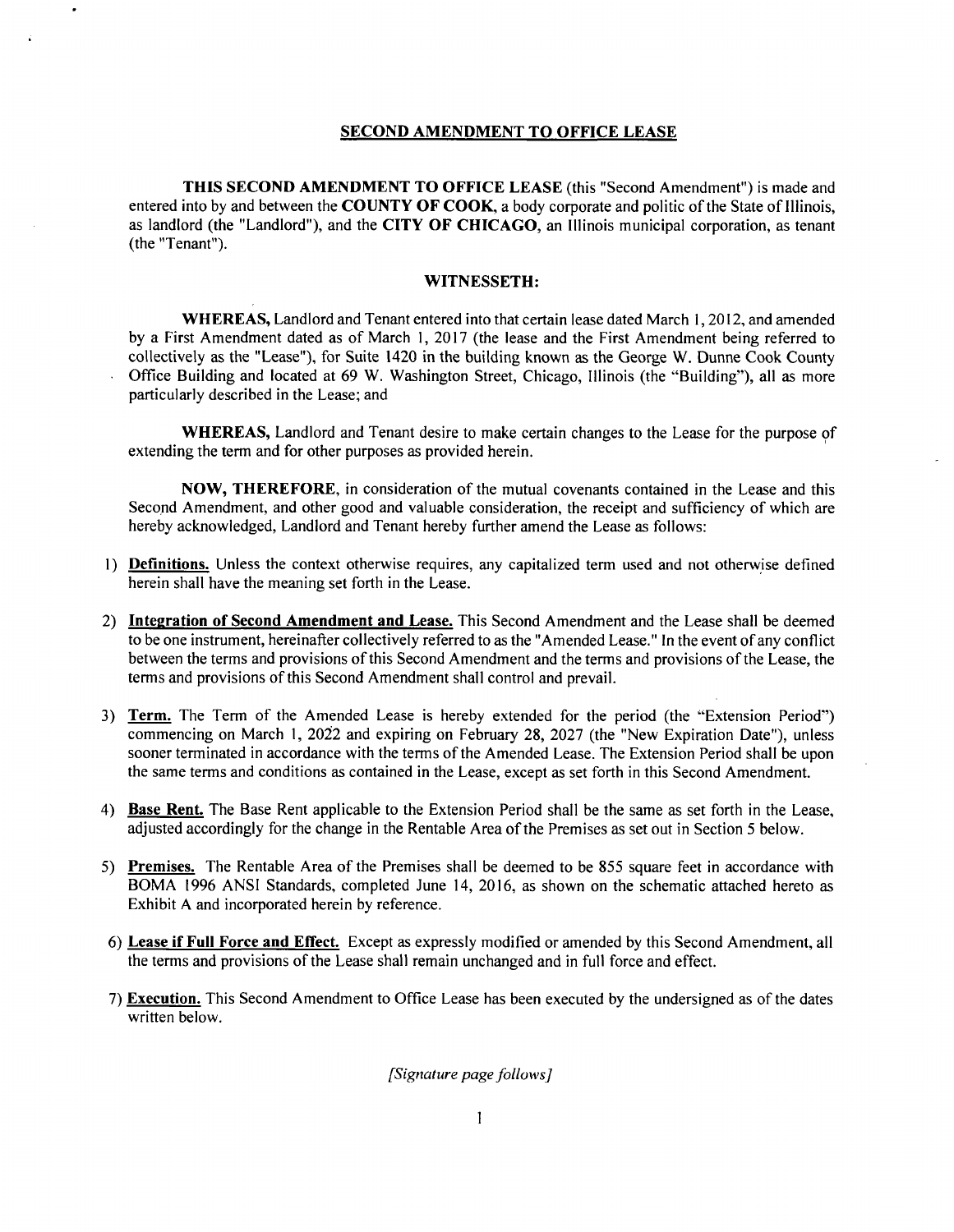IN WITNESS WHEREOF, the parties hereto have caused this Second Amendment to Office Lease to be executed as of the dates written below.

**TENANT:** 

 $\cdot$ 

CITY OF CHICAGO, an Illinois municipal corporation By:

Department of Assets, Information & Services

| By:    |  |  |
|--------|--|--|
| Name:  |  |  |
| Title: |  |  |
|        |  |  |

Date:

Approved: Inspector General for the City of Chicago

**By:.** 

Inspector General

Approved as to Form and Legality by the Department of Law:

**By:** 

**LANDLORD:** 

COUNTY OF COOK, a body politic and corporate of the State of Illinois

 $\sim$ 

**By:** 

Toni Preckwinkle, President Cook County Board of Commissioners

Date:

ATTEST:

COOK COUNTY CLERK

**COMPTROLLER** 

By:

Karen Yarbrough

Lawrence Wilson

Approved as to form:

Assistant State's Attorney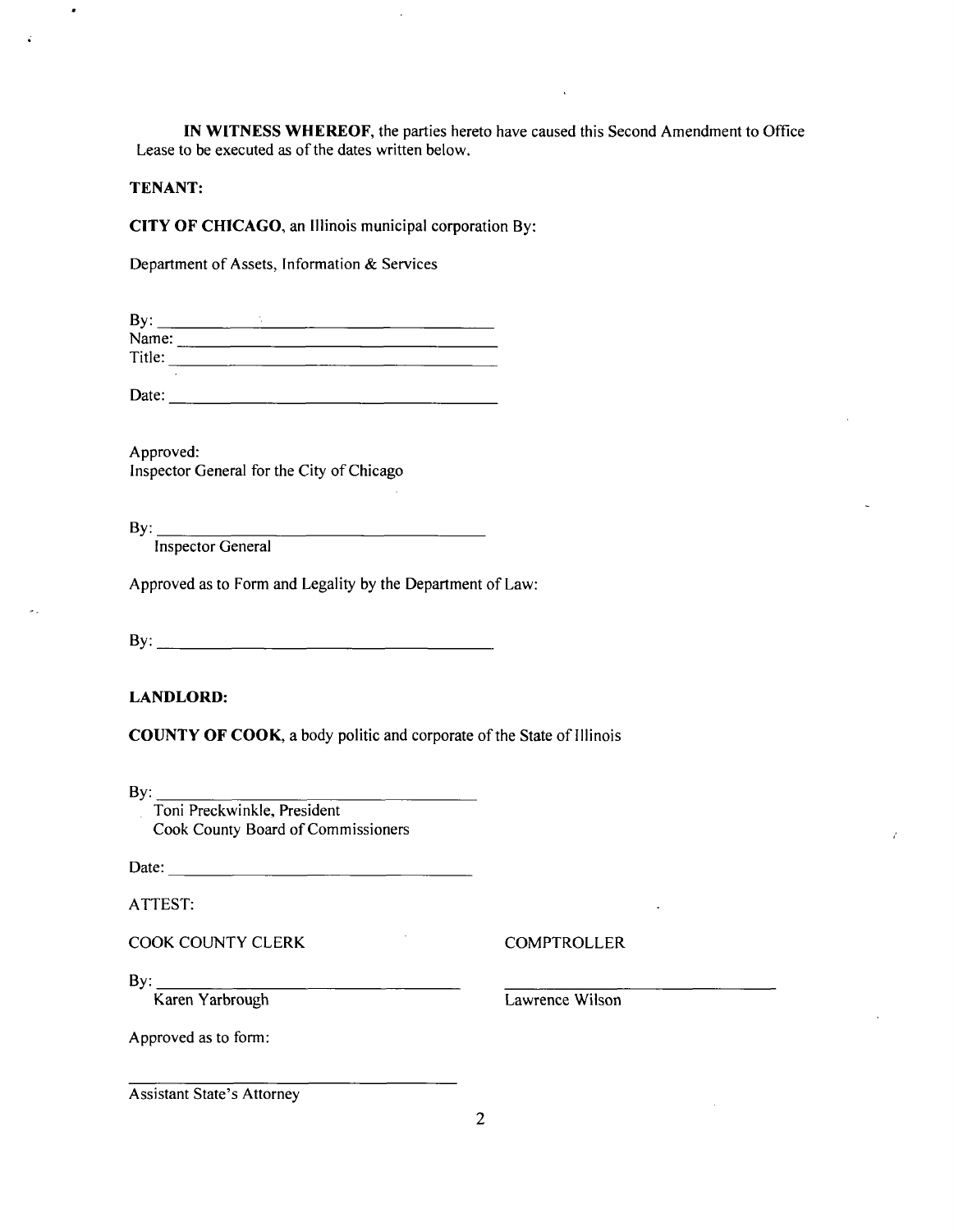#### **EXHIBIT A SCHEMATIC OF SUITE 1420**